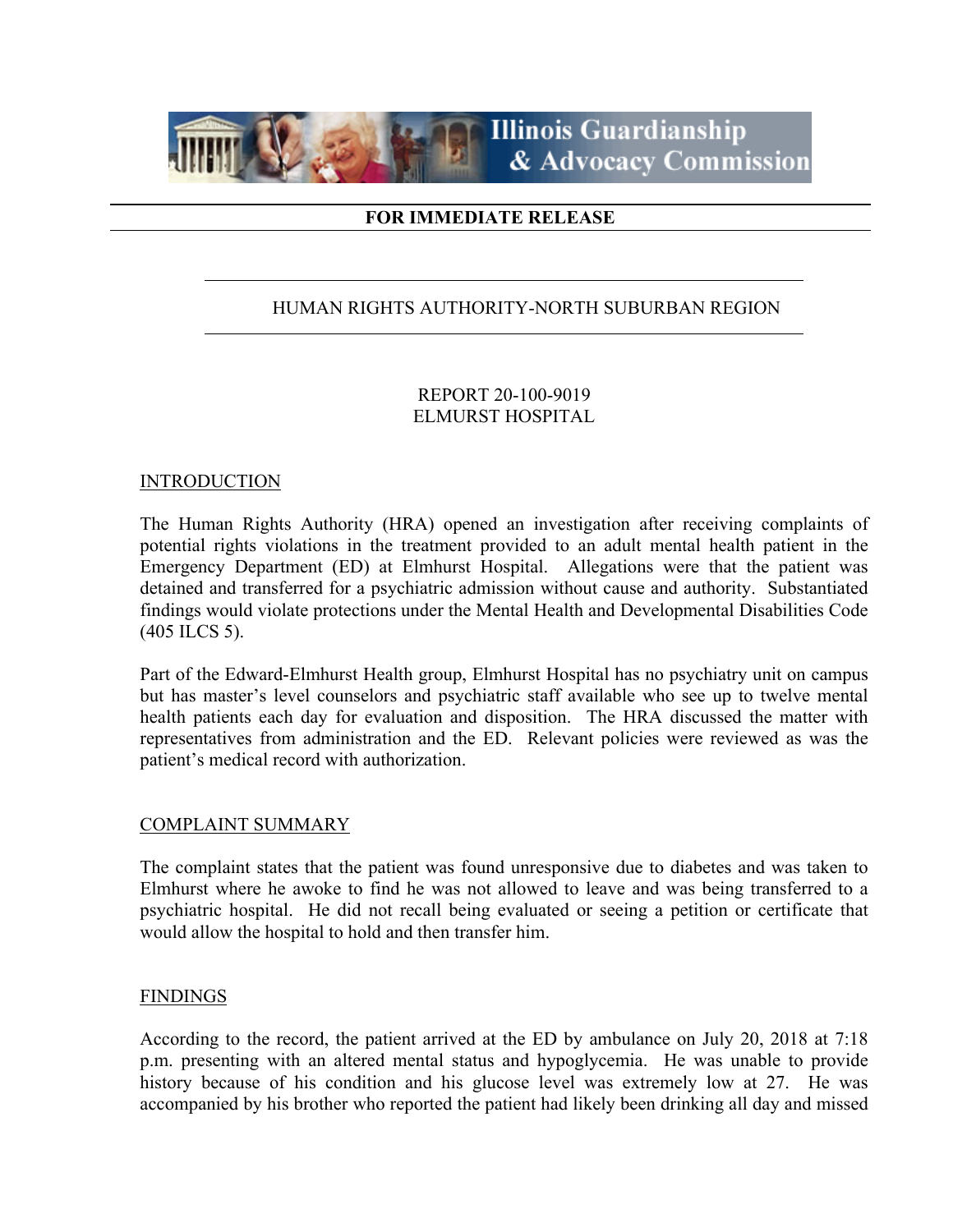his insulin dose, overdosed on or missed a dose of Suboxone (used to treat addiction) and had been smoking marijuana. A nurse's entry stated that the patient was alert but not answering questions, only saying "hi" in response to everything.

By midnight the patient's glucose levels improved following an oral supplement. Various labs and other tests including a brain scan were performed to rule out additional medical issues, and the ED physician noted at that time the patient was medically cleared, yet his mental status remained unchanged. She wrote that he continued to only say "hi" when asked questions and given his poor hygiene and his brother's concerns for his emotional state, a psychiatric referral would be necessary.

A counselor's assessment report completed at 1:00 a.m. on the  $21<sup>st</sup>$ , stated that the patient was unable to answer her questions, saying only "hello, yes and goodbye". His brother was still present and provided most of the information: their mother passed away six months ago, and the patient had not coped well with the loss. He displayed decreased functioning and had not been working or taking care of himself or his medical needs. He also offered that the patient was abusing alcohol and pain killers more often, had not cut his hair in six months and was not eating regularly, much of which was detrimental to his diabetes. The report concluded that inpatient hospitalization was recommended, and Unspecified Depressive Disorder was diagnosed.

The counselor completed a petition for involuntary admission at 1:05 a.m. on the  $21<sup>st</sup>$ , basing the need for admission on the same points in her assessment. The attending ED physician completed an inpatient certificate five minutes later and verified by signature that the patient was advised of his rights and examined face-to-face. The physician listed her personal, clinical observations in the certification. An open bed was found at a nearby psychiatric hospital, and the patient was transferred soon after.

The HRA interviewed the ED physician who treated and certified this patient and she did not remember him specifically but had reviewed the record. She said her priority was to assess the patient to make sure there was nothing medically to pursue and that his mental status seemed to be the glaring problem. He was not following commands and kept saying hi to every question. She referenced her notes and the problems with his hygiene and failure to care for himself. Asked whether his mental status, or his "hi" answer to everything could have been an effect of the low glucose, the physician said that it could, however the glucose improved while his mental status did not; he kept responding in the same manner once medically cleared. She also described what goes into a mental health assessment once the medical is ruled out and suggested that safety, the potential for suicide, a decrease in function, drug use and family input are all components, and those were identified in this case. We interviewed the counselor as well, and although she did not remember the patient either, she referenced her completed assessment, the patient's inability to respond appropriately, his appearance and the history provided by his brother. She said she and other counselors typically fill out the petitions and they talk with the patients about what is happening and go over their rights with them. Both were confident that this patient needed psychiatric care based on the record.